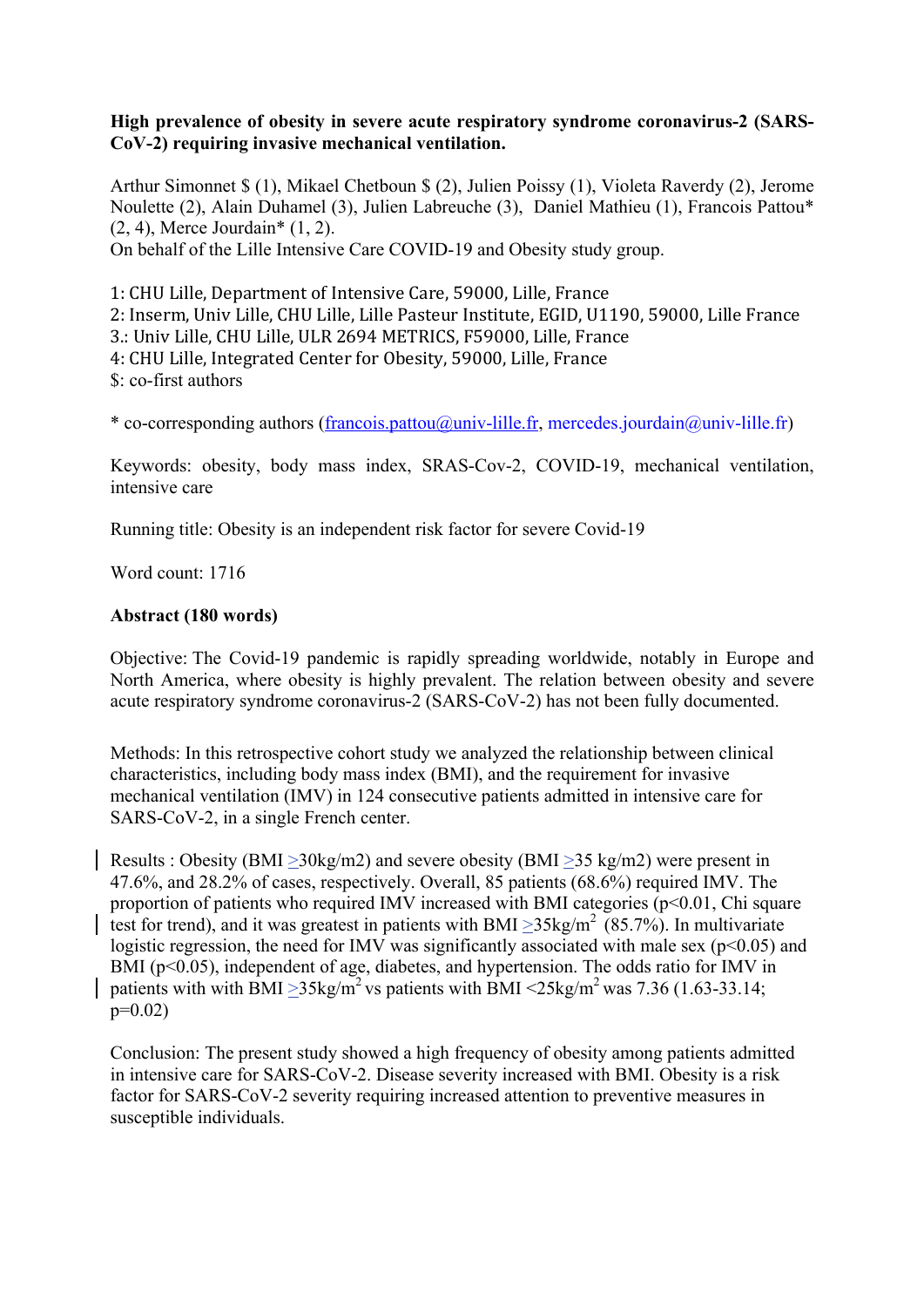# **What is known**

1. A novel coronavirus causing severe acute respiratory syndrome coronavirus 2 (SARS-CoV-2) emerged in China and has spread globally, creating a worldwide pandemic.

2. Obesity has been previsously recognized as an independent predisposition factor for severe H1N1 pulmonary infection

3. Information about the clinical characteristics of infected patients who require intensive care is limited and the relationship between obesity and SARS-CoV-2 is unclear.

# **What is new**

1. Obesity was unexpectedly frequent in a cohort of patients admitted in intensive care for SARS-CoV-2

2. Disease severity was associated with increased with body mass index categories, being maximal in patients with a BMI ?35 kg/m2.

3. The need for invasive mechanical ventilation was associated with severe obesity and was independent of age sex , diabetes, and hypertension.

# **What will change**

1. Patients with obesity should avoid any COVID-19 contamination by enforcing all prevention measures during the current pandemic.

2. Patients with severe obesity should be monitored more closely.

3. Future studies should explore the mechanisms behind the association of SARS-CoV-2 with obesity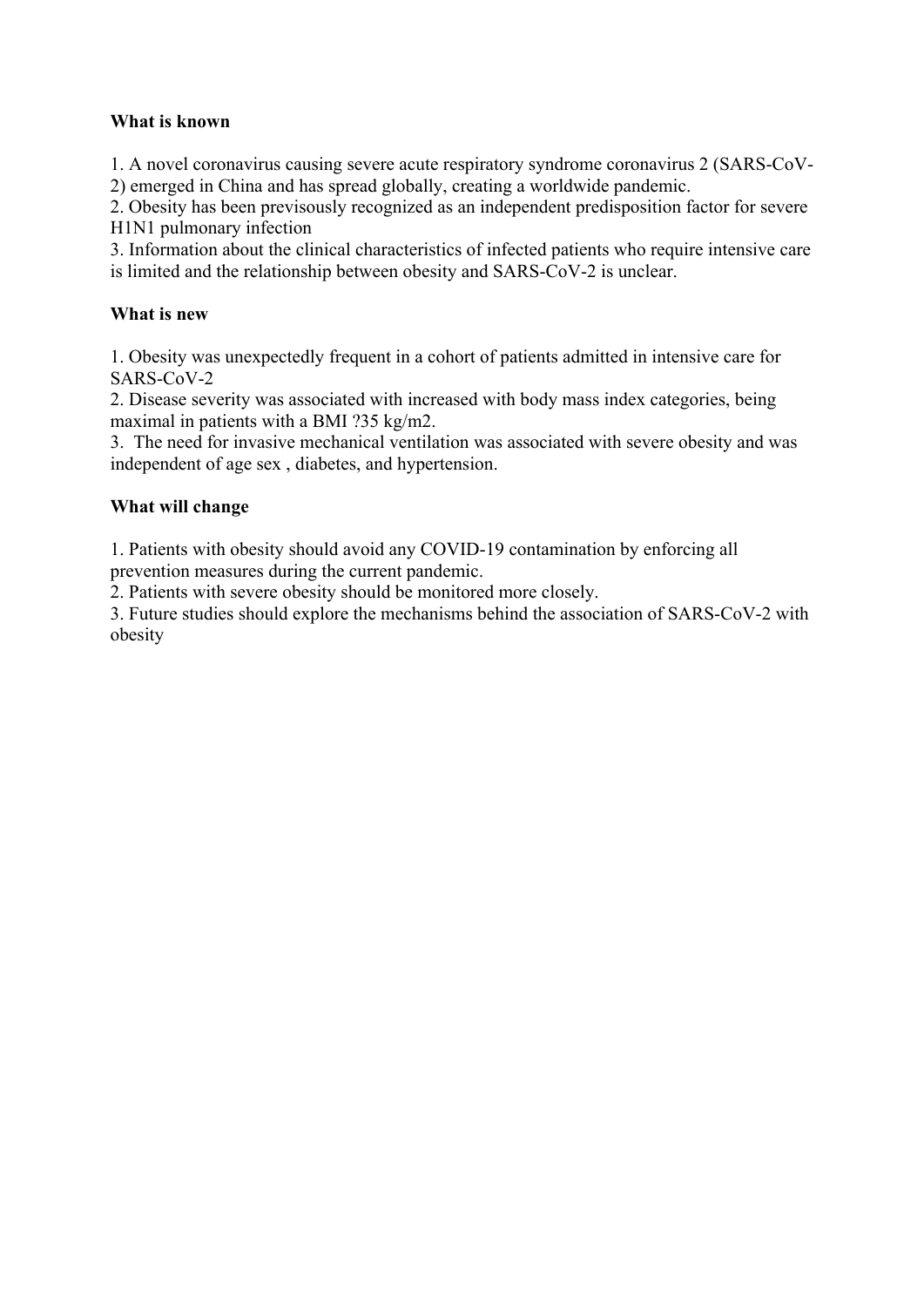## **Introduction**

Patients at risk for severe acute respiratory syndrome coronavirus-2 (SARS-CoV-2) have been characterized as having preexisting diseases such as hypertension, cardiovascular disease, diabetes, chronic respiratory disease, or cancer (1). Surprisingly, body mass index (BMI) was rarely mentioned among the significant clinical risk factors for SARS-CoV-2 reported in early clinical reports from China (2), and Italy (3), or in United States (4). Obesity has been, however described as an independent predisposition factor for severe H1N1 pulmonary infection (5). Moreover, abdominal obesity is associated with impaired ventilation of the base of the lungs, resulting in reduced oxygen saturation of blood (6). Furthermore, the abnormal secretion of adipokines and cytokines like TNF-alfa and interferon characterise a chronic lowgrade inflammation characteristic of abdominal obesity, which may impair immune-response (7), and have effects on the lung parenchyma and bronchi (8). Altogether, it appears likely that obesity *per se* may be an independent risk factor for SARS-CoV-2 (9).. COVID-19 pandemic is now rapidly spreading worldwide, notably in Europe and North America, where obesity is highly prevalent (10). Exploring the relationship between obesity and the severity of the disease is therefore of major clinical importance. In this retrospective cohort we aimed to investigate the association between BMI and clinical characteristics, and the need for invasive mechanical ventilation in patients admitted to intensive care for SARS-CoV-2.

# **Materials and Methods**

## Study design and patients

In this single center retrospective cohort study, we enrolled all consecutive patients admitted to intensive care for SARS-CoV-2, in Roger Salengro Hospital, at "Centre Hospitalier Universitaire de Lille" (CHU Lille, France), between February 27th and April 5<sup>th</sup>, 2020. CHU Lille is the tertiary referral center for 4.5 million inhabitants from two French departments (Nord and Pas de Calais). All patients were diagnosed with COVID-19 pneumonia according to World Health Organization interim guidance (11) with SARS symptoms characterized by dyspnea, increased respiratory frequency, decreased blood oxygen saturation, and need for oxygen support therapy for at least 6 L/min. Throat swab samples were obtained from all patients at admission and tested using real-time reverse transcriptase–polymerase chain reaction assays as previously described to identify SARS-CoV-2 infection (12). The study participants were also compared with a historical control group composed of 306 patients admitted to intensive care at our institution for a non SARS-CoV-2 related, severe acute respiratory disease, during the year 2019.

## Data collection

A trained team of physicians reviewed and collected epidemiological data, past medical history, treatments, clinical data, and outcomes for all consecutive patients from their admission to April 6th, 2020. This observational study was based on medical records, in strict compliance with the French reference methodology MR-004, established by French National Commission on Informatics and Liberties (CNIL), and approved by the Institutional data protection authority of CHU Lille. Patient confidentiality was protected by assigning an anonymous identification code, and the electronic data were stored in a locked, passwordprotected computer.

## Study outcomes

The primary outcome of this study was the prevalence of patients receiving invasive mechanical ventilation (IMV) following admission to intensive care. The use of IMV was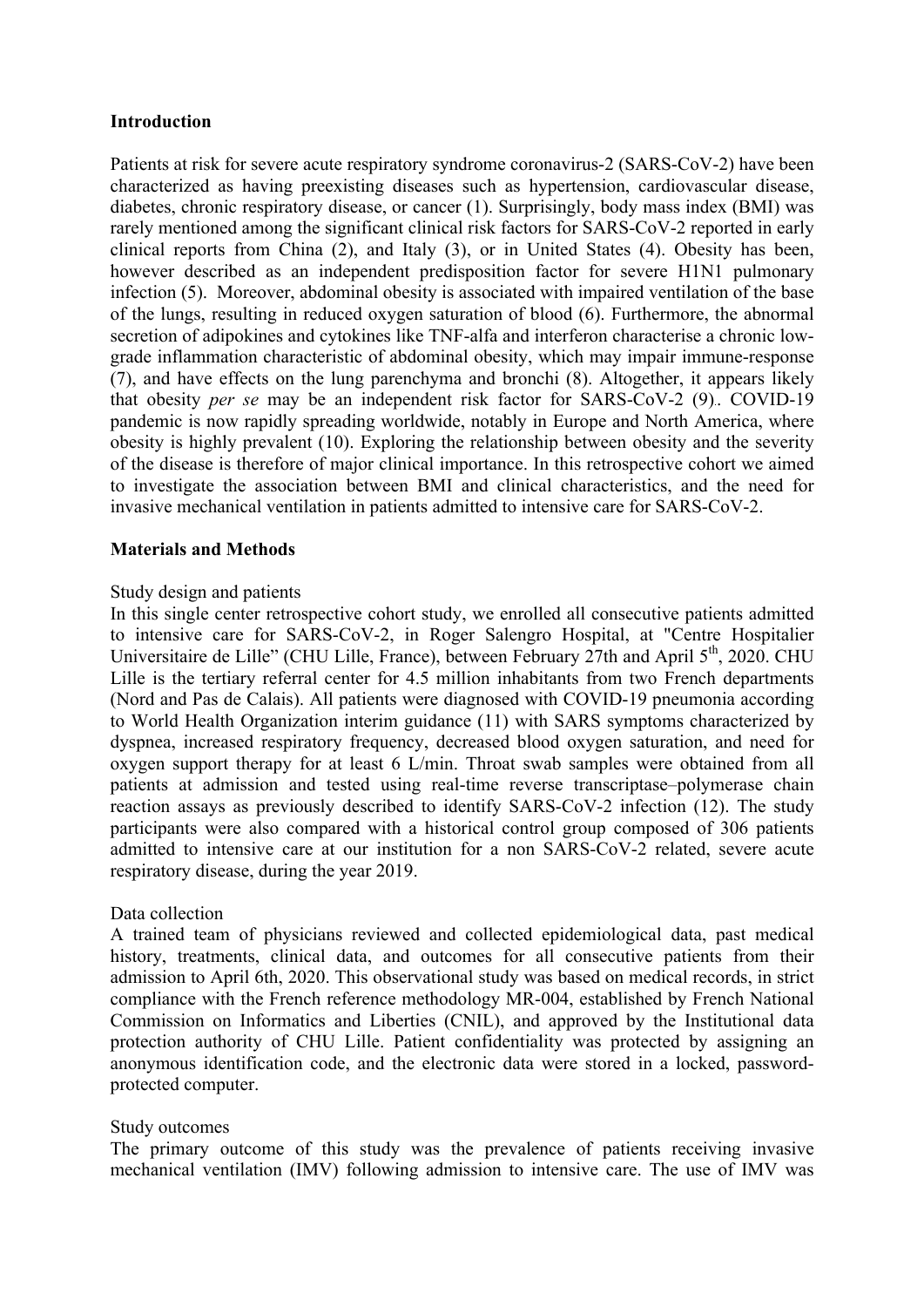determined when oxygen therapy (? 10 L/min) with target spO2 (90-94%) was ineffective, and when respiratory rate was above 25/min, with signs of acute respiratory failure, despite maximal oxygen therapy. The following patient characteristics were analyzed: sex, age, weight, height, body mass index (BMI), past history of diabetes, hypertension, and dyslipidemia. Patients were classified according to their BMI in four categories as lean (from 18.5 to  $\le$  25 kg/m2), overweight (from 25 to  $\le$  30 kg/m2), moderate obesity (from 30 to  $\le$  35 kg/m2) and severe obesity (? 35 kg/m2).

#### Statistical analysis

All results were expressed as median (interquartile range) for continuous variables and as frequency (percentage) for categorical variables. Continuous variables were compared between groups with the Student t-test or Mann-Whitney U-test according to their distribution. Categorical variables were compared with the chi squared (or fisher's exact test). The association between BMI and the need for IMV, as well as that of predefined patient characteristics including age, sex, history of diabetes, hypertension on the need for IMV, was first assessed by univariate logistic regressions analysis. All variables were then included in multivariable logistic regression analysis to control the association of BMI with IMV for well-known predictors. A p-value level  $\leq 0.05$  was considered significant. All statistical analyses were performed with SAS Studio Statistics (version 3.71) and Prism Graphpad (version 8.1.2).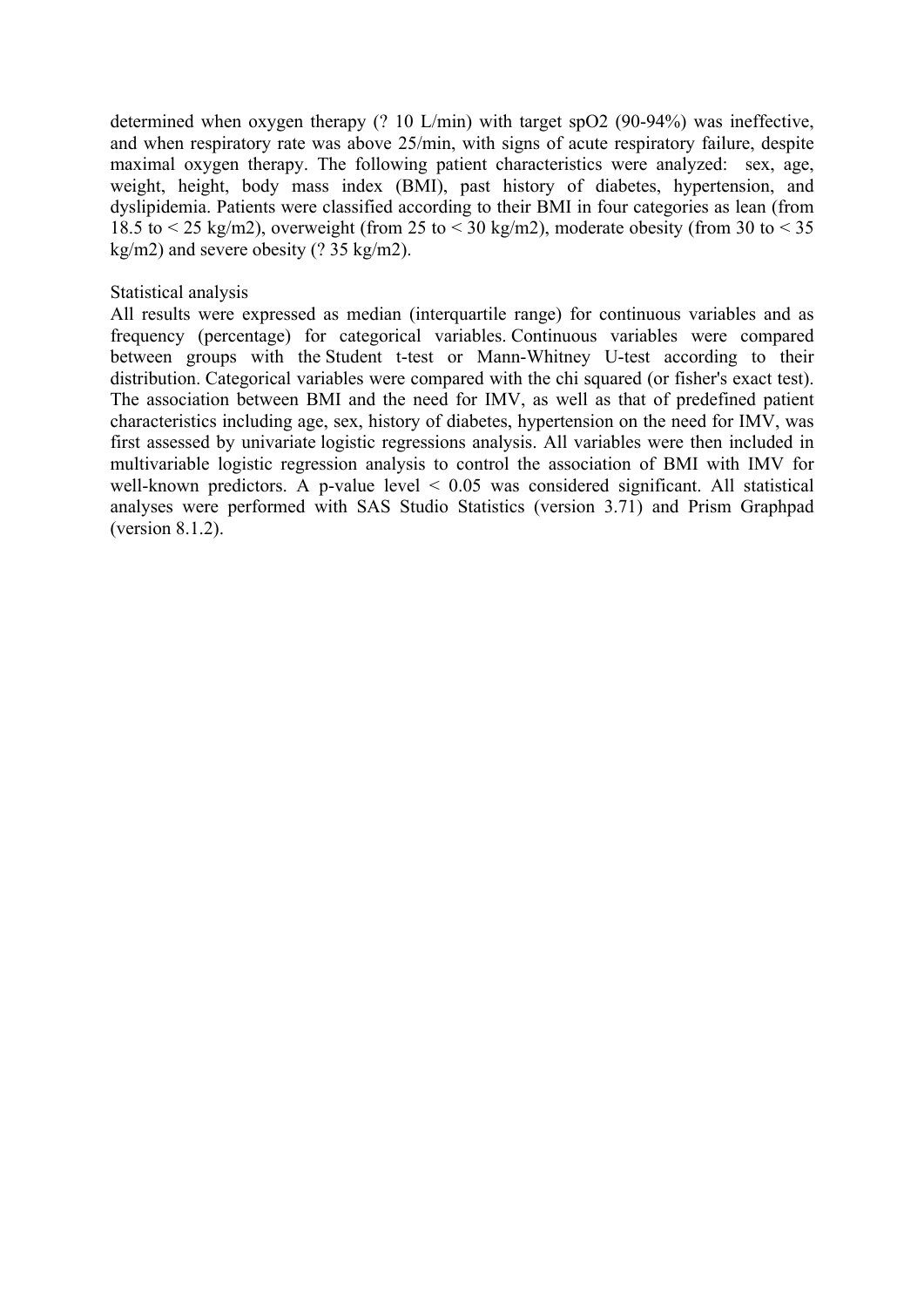# **Results**

A total of 124 patients were admitted in intensive care for SARS-CoV-2 during the study period, and were all enrolled in the present study. At the time of analysis (April 6th), 60 patients (48%) had been discharged alive from intensive care, 18 (15%) had died and 46 remained hospitalized in intensive care. SARS-CoV-2 study participants were predominantly males (73%), and their median (IQR) age was 60 (51 to 70) years. Other clinical characteristics are detailed in Table 1. As illustrated in Fig.1 the distribution of BMI categories in SARS-CoV-2 participants differed markedly from the historical control group of patients admitted to intensive care for a non SARS-CoV-2 severe acute respiratory disease (Fig.1a) ( $p$ <0.001; Fisher exact test for trend). Obesity (BMI?30 kg/m<sup>2</sup>) and severe obesity  $(BMI$ ?35 kg/m<sup>2</sup>) were significantly more frequent among in SARS-CoV-2 participants than in these non SARS-CoV-2 controls: 47.6% vs 25.2% and 28.2% vs 10.8%, respectively. The median (IQR) BMI in SARS-CoV-2 participants was higher than in non SARS-CoV-2 controls; 29.6 (26.4 to 36.5) kg/m2 vs 24.0 (18.9 to 29.3) kg/m2, respectively (p<0.0001, ttest). In contrast, sex distribution and age were not significantly different from participants in non SARS-CoV-2 controls (63.5% males, p=0.08 vs SARS-CoV-2 subjects, Fisher exact test; 63 (51-71) years, p=0.97 vs SARS-CoV-2 subjects, t-test).

At the time of analysis, 85 out of the 124 study participants (68.6%) had required IMV, including 62 at admission, 13 at day 1, 4 at day 2 and the remaining 6 within 7 days. Their median (IOR) BMI was 31.1 (27.3 to 37.5) kg/m2 as compared as 27.0 (25.3 to 30.8) kg/m<sup>2</sup> in the 39 (31.4%) patients who did not require IMV ( $p<0.001$ ). At the time of writing, 85 out of the 124 study participants (68.6%) had required IMV. Their BMI was higher than in the 39  $(31.4%)$  patients who did not require IMV: 31.1 (27.3-37.5) kg/m2 vs 27 (25.3-30.8) kg/m<sup>2</sup>, respectively (p<0.001, t-test). As illustrated in Fig.1, the distribution of BMI categories differed markedly between the two subgroups  $(p<0.01$ ; Fisher exact test for trend); obesity  $(BMI?30 kg/m<sup>2</sup>)$  and severe obesity  $(BMI?35 kg/m<sup>2</sup>)$  being more frequent among patients who required IMV than among those who did not: 56.4% vs 28.2% and 35.3% vs 12.8%, respectively (Fig.1b).

In multivariate logistic regression analysis, the relation between male sex and BMI categories and the need for IMV remained significant after adjustment for age, diabetes, and hypertension (Table 2).

## **Discussion**

Our main finding was the unexpected high frequency of obesity among patients admitted to intensive care for SARS-CoV-2. Overall, 47.5% presented with obesity (BMI ? 30kg/m2), including class II obesity (BMI 35-39.9 kg/m2) in 13.7% and with class III obesity (BMI ?40 kg/m2) in 14.5%. This distribution of BMI categories was markedly different than the distribution observed in controls subjects admitted during the previous years in intensive care for severe acute pulmonary condition, in the same institution. In these non SARS-CoV-2 patients, the prevalence of obesity was only 25.8%, similar to the prevalence observed in the general population from Nord and Pas de Calais, when adjusted for age and sex (13). Importantly, we also showed that the need for IMV, a robust proxy for the severity of SARS-CoV-2, gradually increased with body mass categories, reaching nearly 90% in patients with a BMI ?35 kg/m2. The main strength of the present study is its cohort design and the enrollment of all consecutive patients admitted in intensive care for SARS-cov-2 during the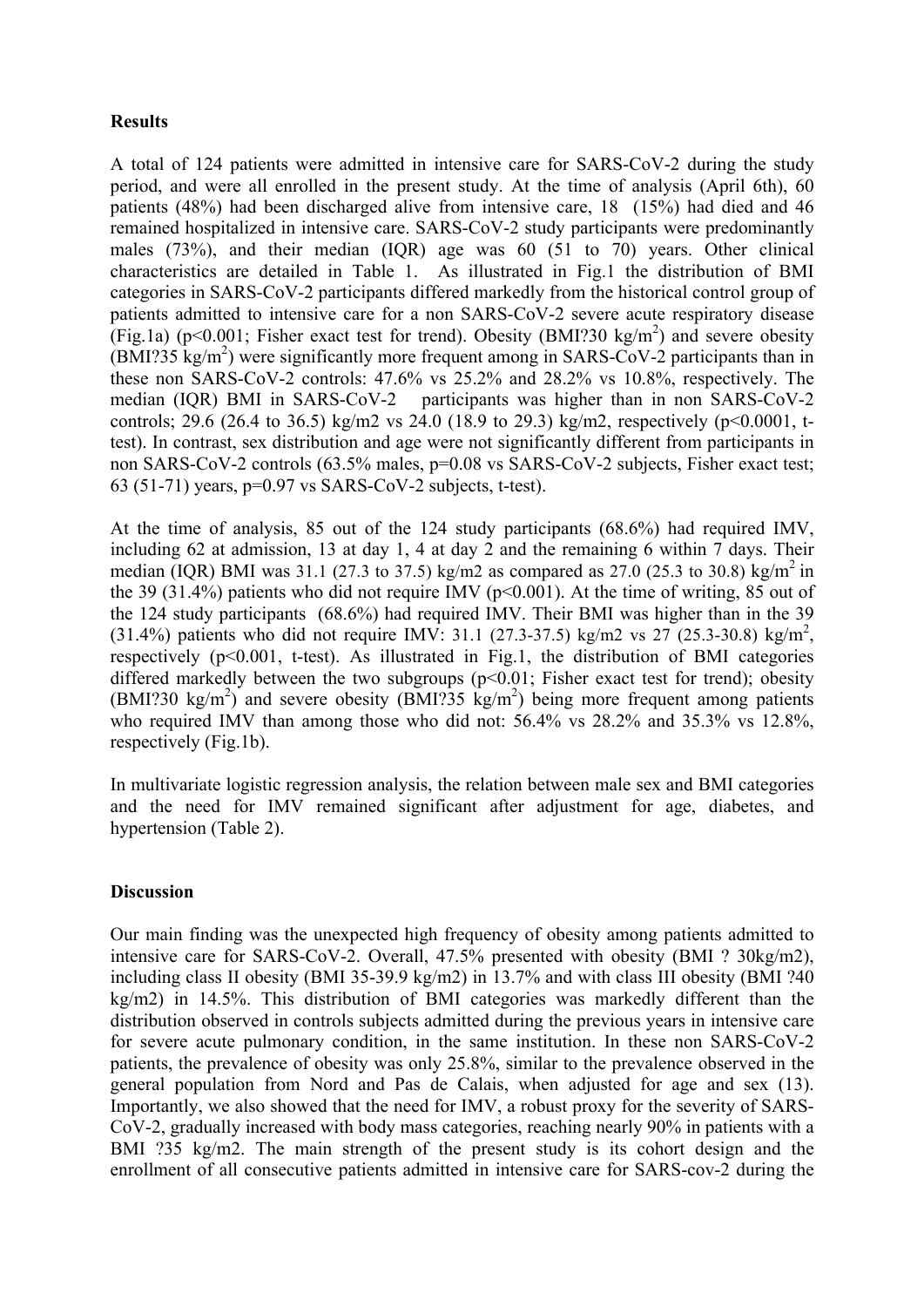study period. This single center study also has limitations such as its retrospective nature, and the limited number of patients enrolled. The distinct role of other important predictors such as diabetes and hypertension (2, 3), which did not appear to be independent from obesity in our cohort, might become significant in future studies enrolling larger numbers of patients. We had only few younger patients (less than 30 years) and very old patients ( more than 80 years) in our sample. Furthermore, we could not analyze the effect of body mass index on the mortality rate, because too few events were observed. Of note, many patients were still hospitalized at the time of this analysis. Taken together, our data demonstrate a distinct relation of obesity with the severity of SARS-CoV-2. Obesity is generally recognized as a risk factor for severe infection (7), as illustrated by the more severe disease of longer duration observed in patients with obesity during the influenza A H1N1 epidemic (7, 14, 15). Pulmonary function studies have also demonstrated a restrictive pattern and reduced lung volumes in obese individuals (16, 17). Moreover, these pulmonary features evolve favorably in association with weight loss following bariatric surgery (18). Moreover, obesity and the metabolic syndrome are thought to increase type 2 inflammation, which may have effects on the lung parenchyma and bronchi (8). In addition, raised interleukin 6 (IL-6) levels are associated with obesity and/or metabolic syndrome(19). The abnormal secretion of adipokines and cytokines like TNF-a and interferon characterize a chronic low-grade in abdominal obesity and may induce an impaired immune-response (7). Determining the cause of the relation between obesity and SRAS-CoV-2 goes beyond the scope of the present study, and should now be the aim of future translational studies.

In conclusion, this cohort study showed that obesity is a factor in disease severity of SARS-CoV-2, having greatest impact in patients with a BMI ?35 kg/m2. Patients with obesity and especially those with severe obesity should take extra measures to avoid COVID-19 contamination by enforcing prevention during the current pandemic.

## Acknowledgments

This work was supported by grants from the European Commission (FEDER 12003944), Agence National de la Recherche (European Genomic Institute for Diabetes, E.G.I.D., ANR-10-LABX-46), Foundation Coeur et Arteres (FCA N° R15112EE). The funding sources had part in patient recruitment and data collection.

## Data sharing statement

The data sets generated during and/or analyzed during the current study are not publicly available, since they are subject to national data protection laws and restrictions imposed by the Institutional data protection authority of CHU Lille to ensure data privacy of the study participants.

## Conflict of Interest

The authors declare no conflict of interest.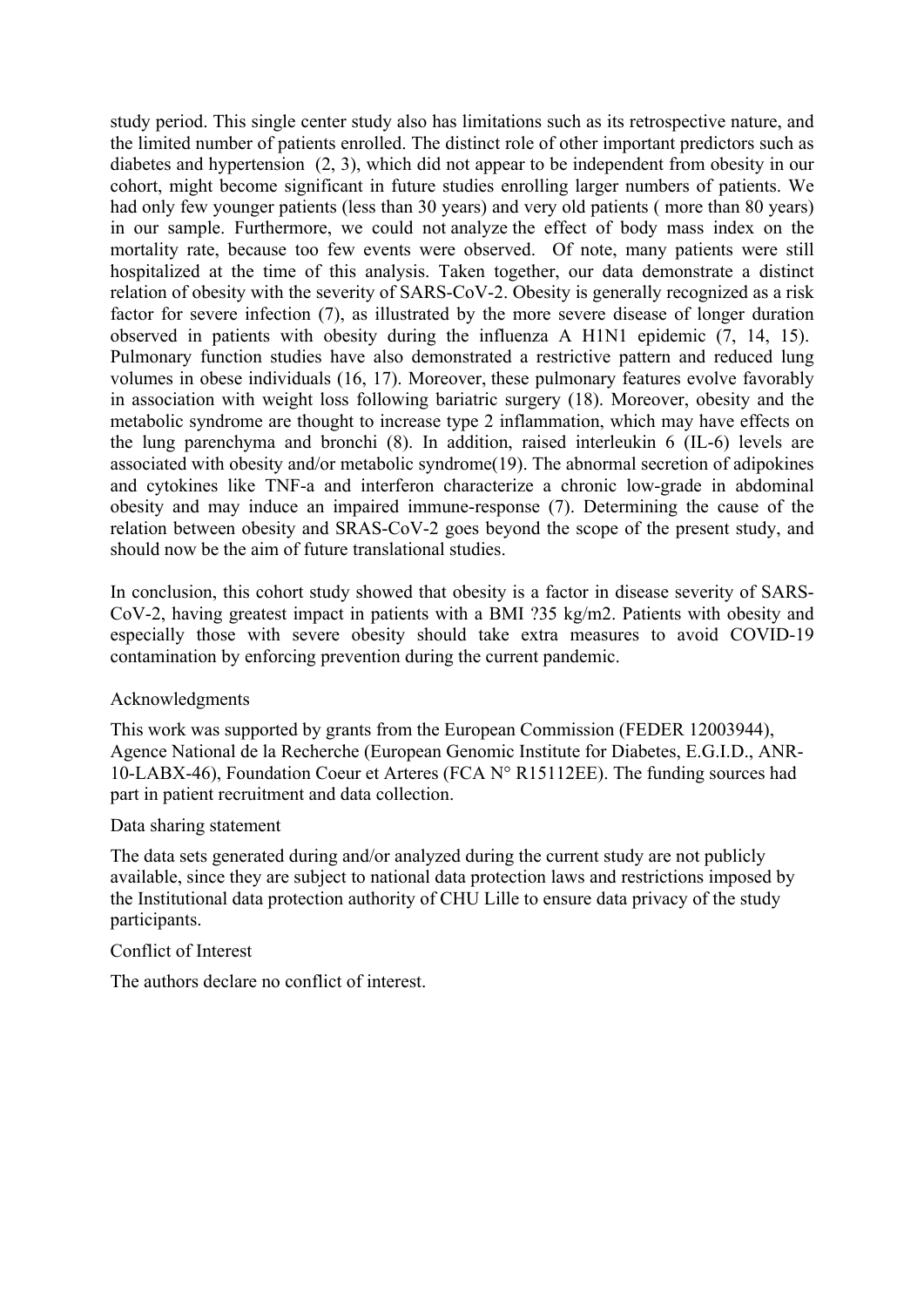# **References**

- 1. Zhou F, Yu T, Du R, *et al.* Clinical course and risk factors for mortality of adult inpatients with COVID-19 in Wuhan, China: a retrospective cohort study. *The Lancet* 2020;395:1054– 1062.
- 2. Li Q, Guan X, Wu P, *et al.* Early Transmission Dynamics in Wuhan, China, of Novel Coronavirus–Infected Pneumonia. *New England Journal of Medicine* 2020;382:1199–1207.
- 3. Grasselli G, Zangrillo A, Zanella A, *et al.* Baseline Characteristics and Outcomes of 1591 Patients Infected With SARS-CoV-2 Admitted to ICUs of the Lombardy Region, Italy. *JAMA* 2020.
- 4. Bhatraju PK, Ghassemieh BJ, Nichols M, *et al.* Covid-19 in Critically Ill Patients in the Seattle Region — Case Series. *New England Journal of Medicine* 2020;0:null.
- 5. Kerkhove MDV, Vandemaele KAH, Shinde V, *et al.* Risk Factors for Severe Outcomes following 2009 Influenza A (H1N1) Infection: A Global Pooled Analysis. *PLOS Medicine* 2011;8:e1001053.
- 6. Peters U, Dixon AE. The effect of obesity on lung function. *Expert Rev Respir Med* 2018;12:755–767.
- 7. Huttunen R, Syrjänen J. Obesity and the risk and outcome of infection. *Int J Obes* 2013;37:333–340.
- 8. Zhang X, Zheng J, Zhang L, *et al.* Systemic inflammation mediates the detrimental effects of obesity on asthma control. *Allergy Asthma Proc* 2017.
- 9. Ryan DH, Ravussin E, Heymsfield S. COVID 19 and the Patient with Obesity The Editors Speak Out. *Obesity* n/a.
- 10. Anon. WHO. WHO global report: mortality attributable to tobacco 2012. Geneva: World Health Organization, 2012. http://www.who.int/tobacco/publications/surveillance/rep\_mortality\_attributable/en/.
- 11. Anon. (2020). Clinical management of severe acute respiratory infection when COVID-19 is suspected. [WWW document]. URL https://www.who.int/publications-detail/clinicalmanagement-of-severe-acute-respiratory-infection-when-novel-coronavirus-(ncov)-infectionis-suspected
- 12. Huang C, Wang Y, Li X, *et al.* Clinical features of patients infected with 2019 novel coronavirus in Wuhan, China. *The Lancet* 2020;395:497–506.
- 13. Observatoire régional de la santé et du social. (2020). Nutrition santé dans les Hauts-de-France – Surpoids, obésité et insuffisance pondérale. [WWW document]. URL http://www.or2s.fr/index.php/10-news/771-nutritionsante-obesite
- 14. Wang W, Chen H, Li Q, *et al.* Fasting plasma glucose is an independent predictor for severity of H1N1 pneumonia. *BMC Infectious Diseases* 2011;11:104.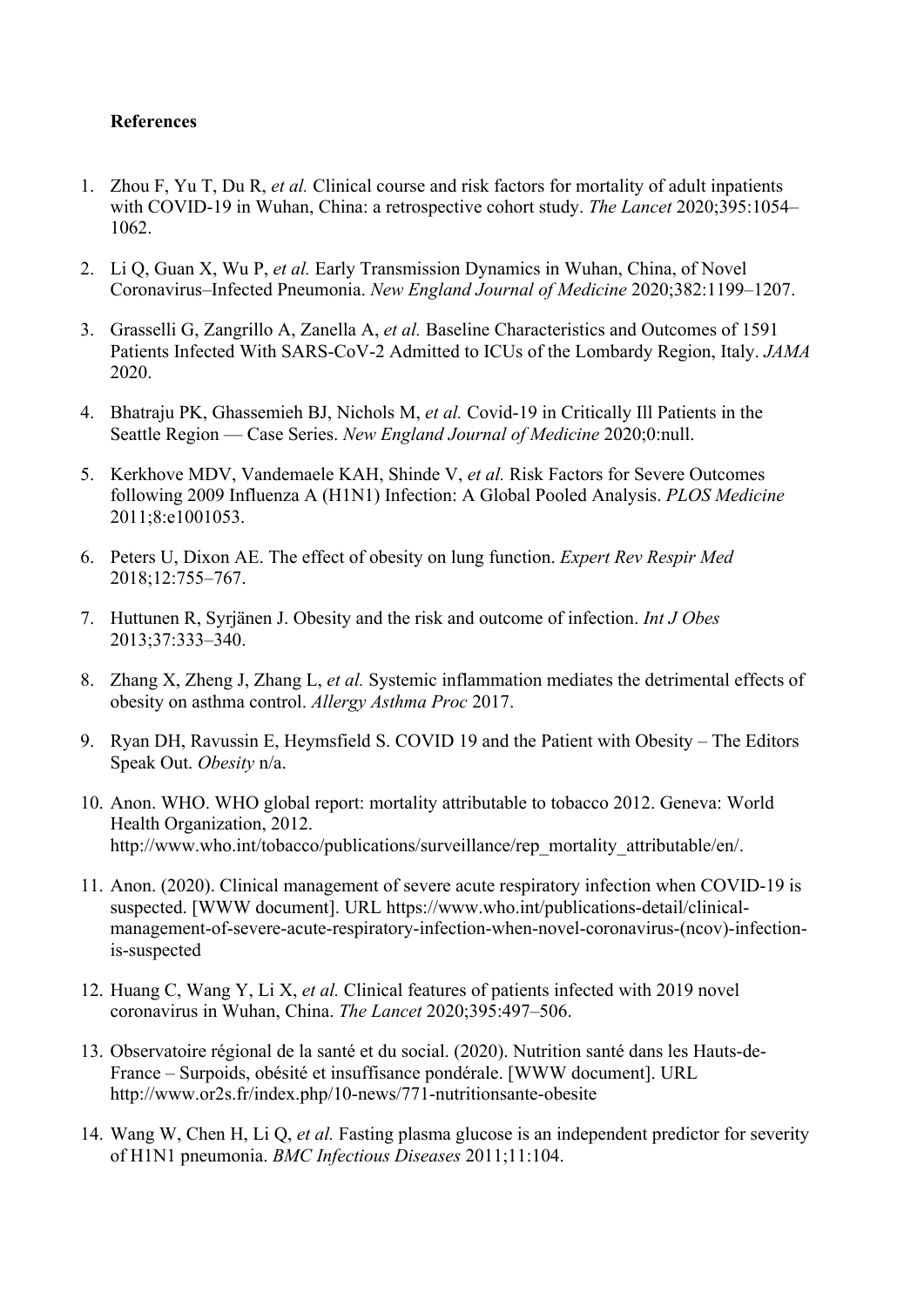- 15. Honce R, Schultz-Cherry S. Impact of Obesity on Influenza A Virus Pathogenesis, Immune Response, and Evolution. *Front Immunol* 2019;10.
- 16. Watson RA, Pride NB, Thomas EL, *et al.* Reduction of total lung capacity in obese men: comparison of total intrathoracic and gas volumes. *Journal of Applied Physiology* 2010;108:1605–1612.
- 17. Jones RL, Nzekwu M-MU. The Effects of Body Mass Index on Lung Volumes. *CHEST* 2006;130:827–833.
- 18. Copley SJ, Jones LC, Soneji ND, *et al.* Lung Parenchymal and Tracheal CT Morphology: Evaluation before and after Bariatric Surgery. *Radiology* 2020;294:669–675.
- 19. Peters MC, McGrath KW, Hawkins GA, *et al.* Plasma interleukin-6 concentrations, metabolic dysfunction, and asthma severity: a cross-sectional analysis of two cohorts. *The Lancet Respiratory Medicine* 2016;4:574–584.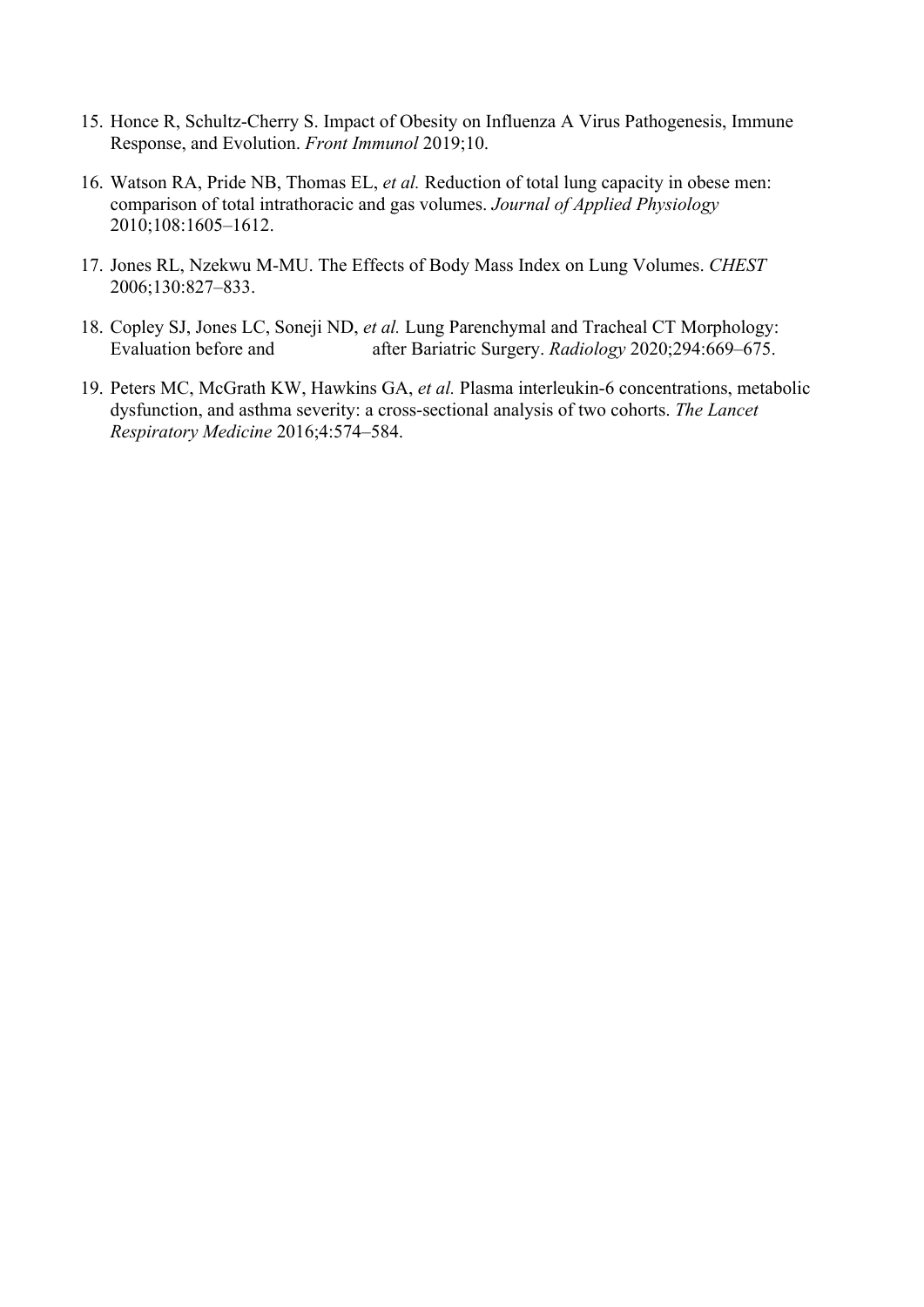**Table 1 : Baseline characteristics of 124 patients admitted in intensive care for SARS-CoV-2, who required invasive mechanical ventilation (n=85) and those who did not (n=39).**

|                                     | <b>All patients</b><br>$n = 124$ | <b>Invasive</b><br>mechanical<br>ventilation n=85 | No invasive<br>mechanical<br>ventilation n=39 |  |
|-------------------------------------|----------------------------------|---------------------------------------------------|-----------------------------------------------|--|
| <b>Male</b>                         | 90(73)                           | 64 (75)                                           | 26(67)                                        |  |
| Age (years)                         | 60 (51-70)                       | $60(51-69)$                                       | 60 (50-72)                                    |  |
| Height (cm)                         | 172 (166-178)                    | 172 (166-178)                                     | 172 (165-180)                                 |  |
| Weight (kg)                         | 88 (80-108)                      | 95 (81-112)                                       | 81 (75-94)                                    |  |
| Body mass index ( $\text{kg/m}^2$ ) | 29.6 (26.4-36.4)                 | 31.1 (27.3-37.5)                                  | 27 (25.3-30.8)                                |  |
| <b>Diabetes</b>                     | 28(23)                           | 23(27)                                            | 5(13)                                         |  |
| Hypertension                        | 60 (49)                          | 48 (56)                                           | 12 (32)                                       |  |
| Dyslipidemia                        | 34 (28)                          | 24 (28)                                           | 10 (26)                                       |  |

Footnote: Results are expressed as median (IQR) for continuous variables and as frequency (percentage) for categorical variables.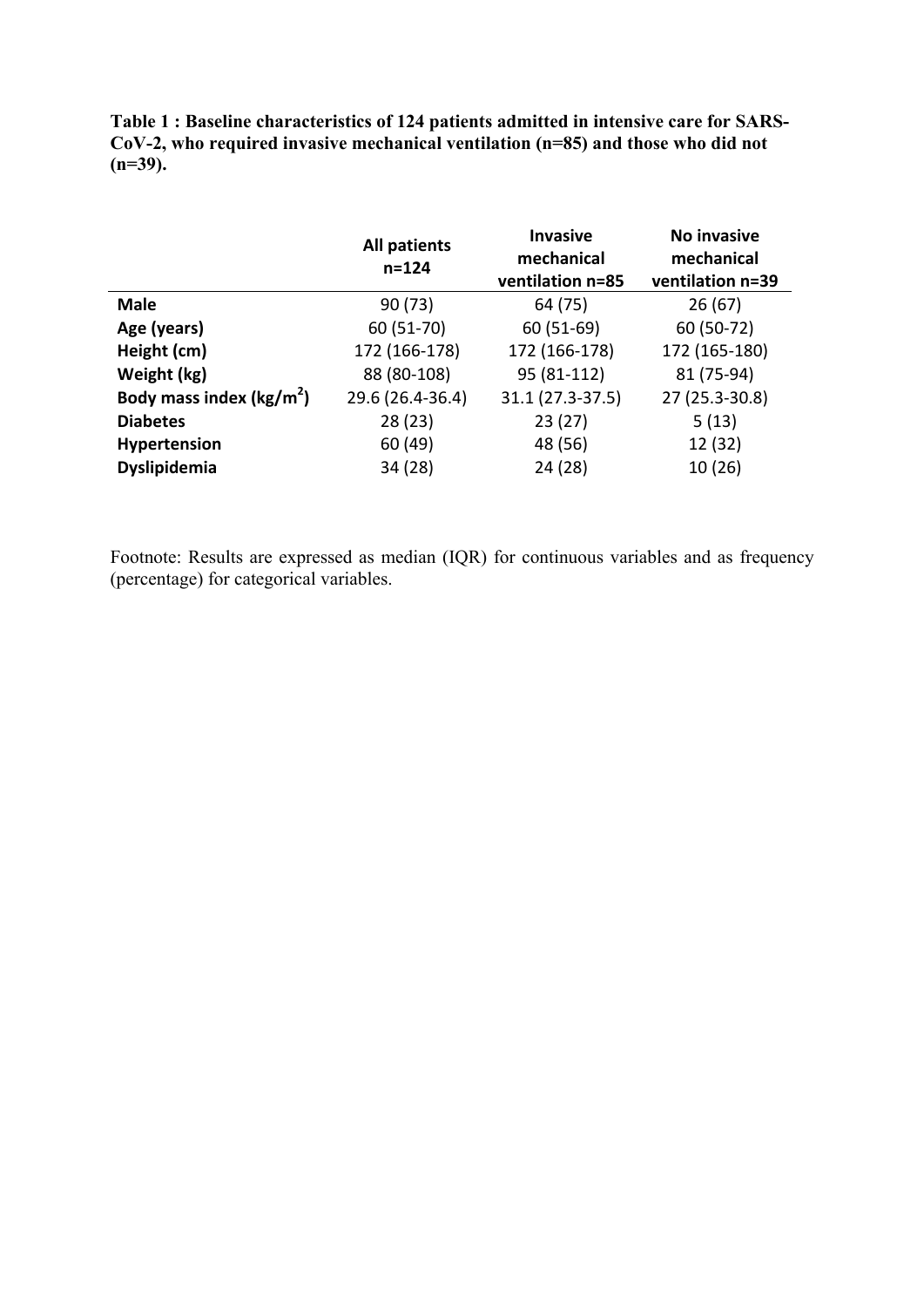|                                   | <b>Univariate</b>   |       |                     | <b>Multivariate</b> |  |
|-----------------------------------|---------------------|-------|---------------------|---------------------|--|
|                                   | <b>Odds Ratio</b>   | p     | <b>Odds Ratio</b>   | p                   |  |
|                                   | (95% CI)            | value | (95% CI)            | value               |  |
| Age (years)                       | $1.00(0.97-1.02)$   | 0.73  | $1.00(0.97-1.04)$   | 0.87                |  |
| <b>Male</b>                       | $1.52(0.67-3.49)$   | 0.32  | $2.83(1.02 - 7.85)$ | 0.046               |  |
| Diabetes vs. no                   | $2.45(0.85 - 7.03)$ | 0.10  | $1.60(0.44 - 5.83)$ | 0.48                |  |
| <b>Hypertension vs. no</b>        | $2.81(1.25-6.3)$    | 0.012 | $2.29(0.89 - 5.84)$ | 0.08                |  |
| Dyslipidemia vs. no               | $1.10(0.47 - 2.61)$ | 0.83  | $0.68(0.24-1.97)$   | 0.48                |  |
| <b>Body mass index categories</b> |                     | 0.023 |                     | 0.049               |  |
| 25-30 kg/m2 vs. < 25 kg/m2        | $1.72(0.56-5.23)$   | 0.22  | $1.69(0.52 - 5.48)$ | 0.22                |  |
| 30-35 kg/m2 vs. <25 kg/m2         | 3.38 (0.9-12.72)    | 0.45  | 3.45 (0.83-14.31)   | 0.48                |  |
| ≥35 kg/m2 vs. <25 kg/m2           | 6.75 (1.76-25.85)   | 0.015 | 7.36 (1.63-33.14)   | 0.021               |  |

**Table 2: Univariate and multivariate logistic regression analysis of the association between patient clinical characteristics and the need for invasive mechanical ventilation.**

Footnote: Multivariate logistic regression analysis included all variables.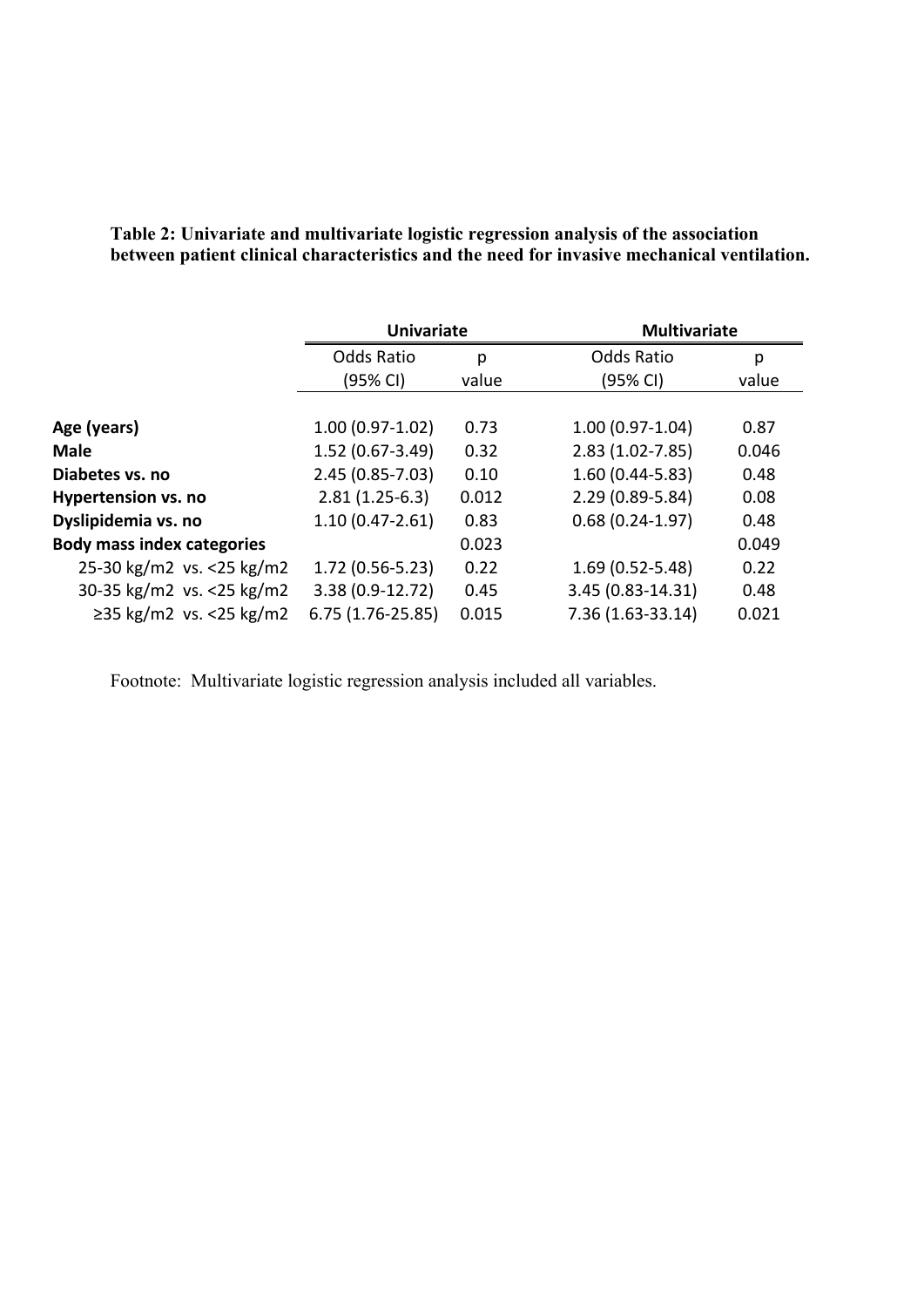## **Figure Legend**

**Figure 1:** (a) Distribution of body mass index categories in patients admitted during the study period in intensive care for SARS-CoV-2 (n=124) and in patients admitted during the previous year in intensive care for a non COVID-19 related severe pulmonary condition (n=306) (Chi square test for trend); (b) Distribution of body mass index categories in patients who required mechanical ventilation  $(n=85)$  and those who did not  $(n=39)$  (t test); (c) Proportions of patients requiring mechanical ventilation during their stay in intensive care, according to body mass index categories (Chi square test for trend).